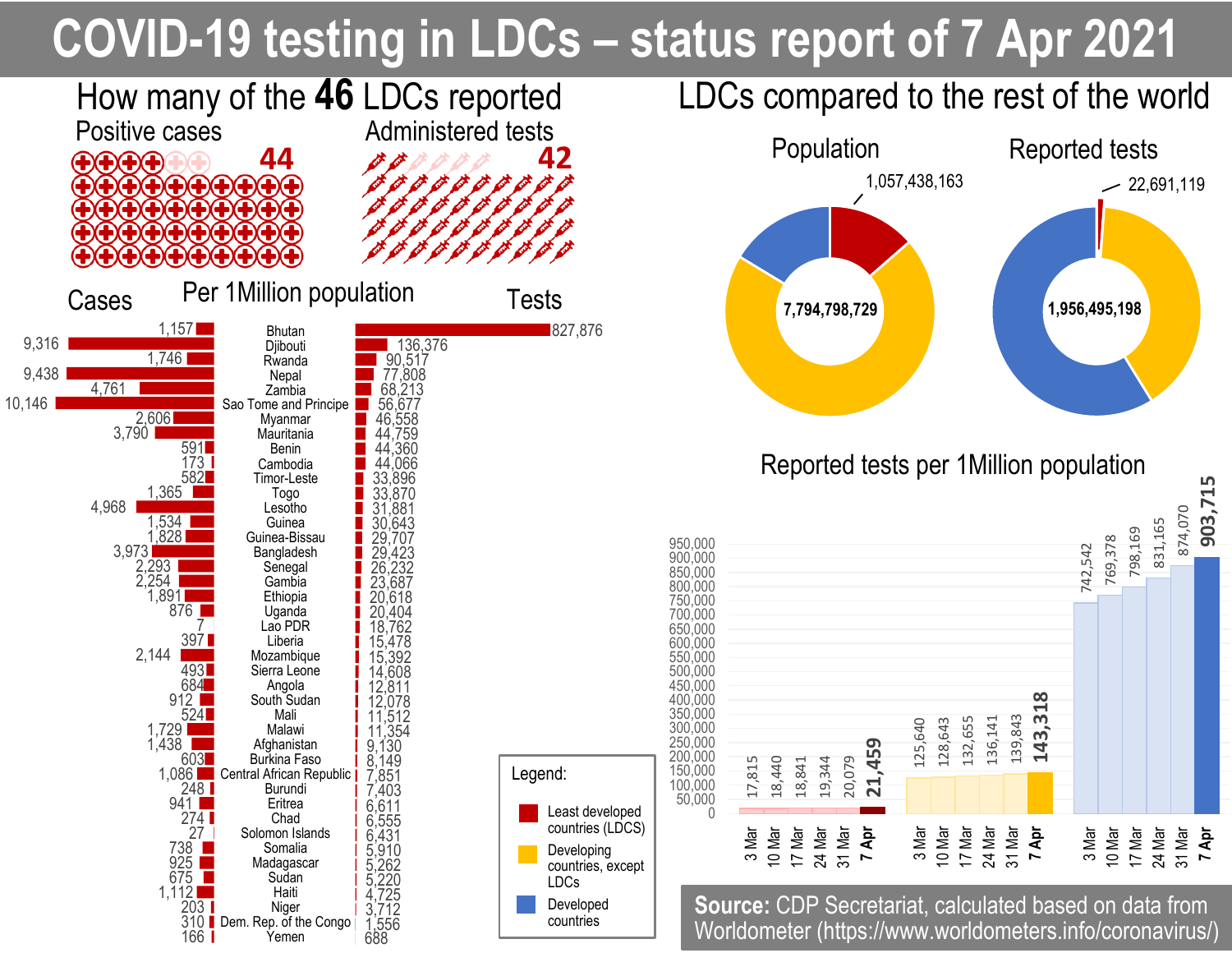## **COVID-19 testing in LDCs – status report of 14 Apr 2021**



903,715

7 Apr **14 Apr**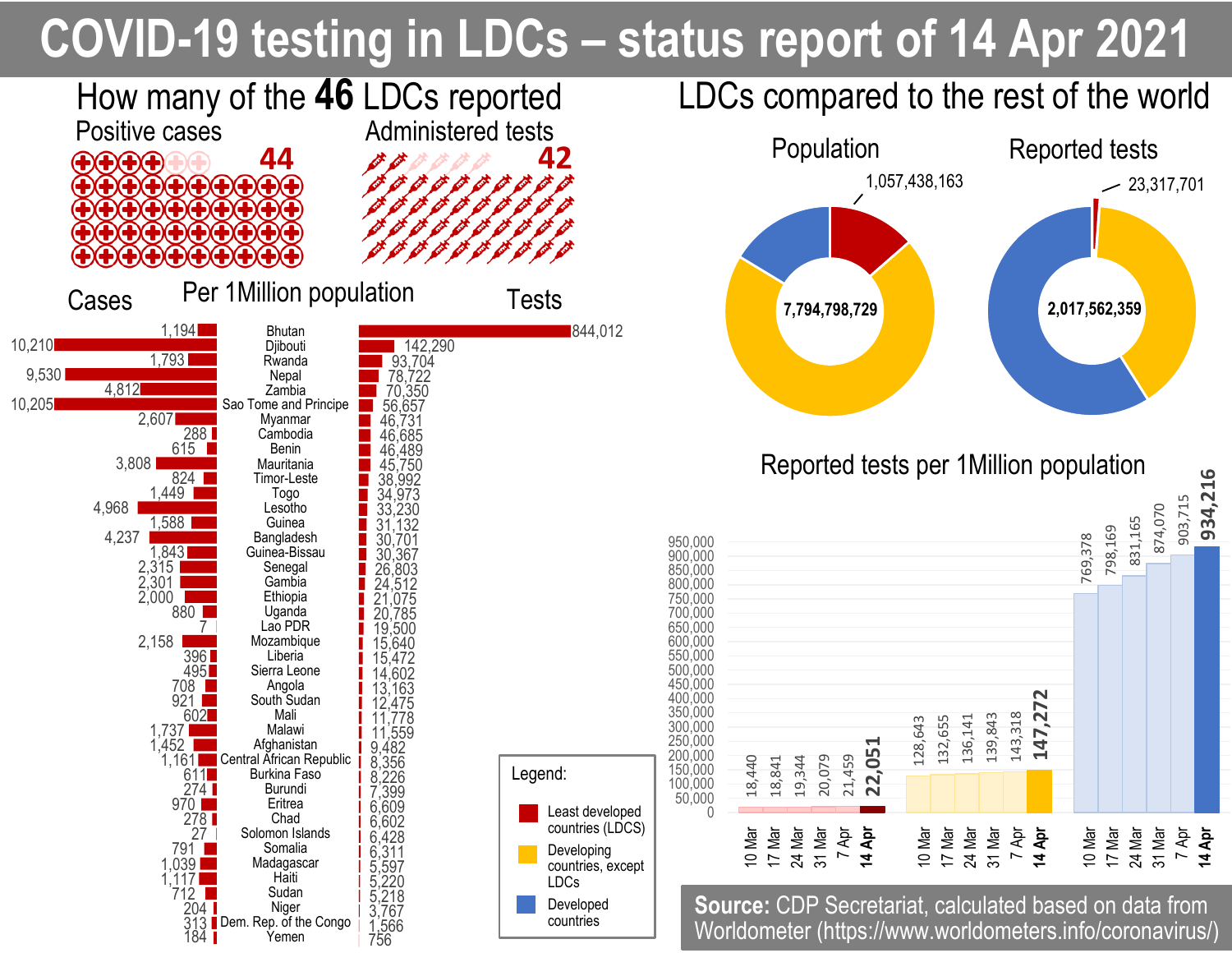## **COVID-19 testing in LDCs – status report of 21 Apr 2021**

23,842,904

831,165

874,070

903,715

7 Apr 14 Apr **21 Apr**

934,216